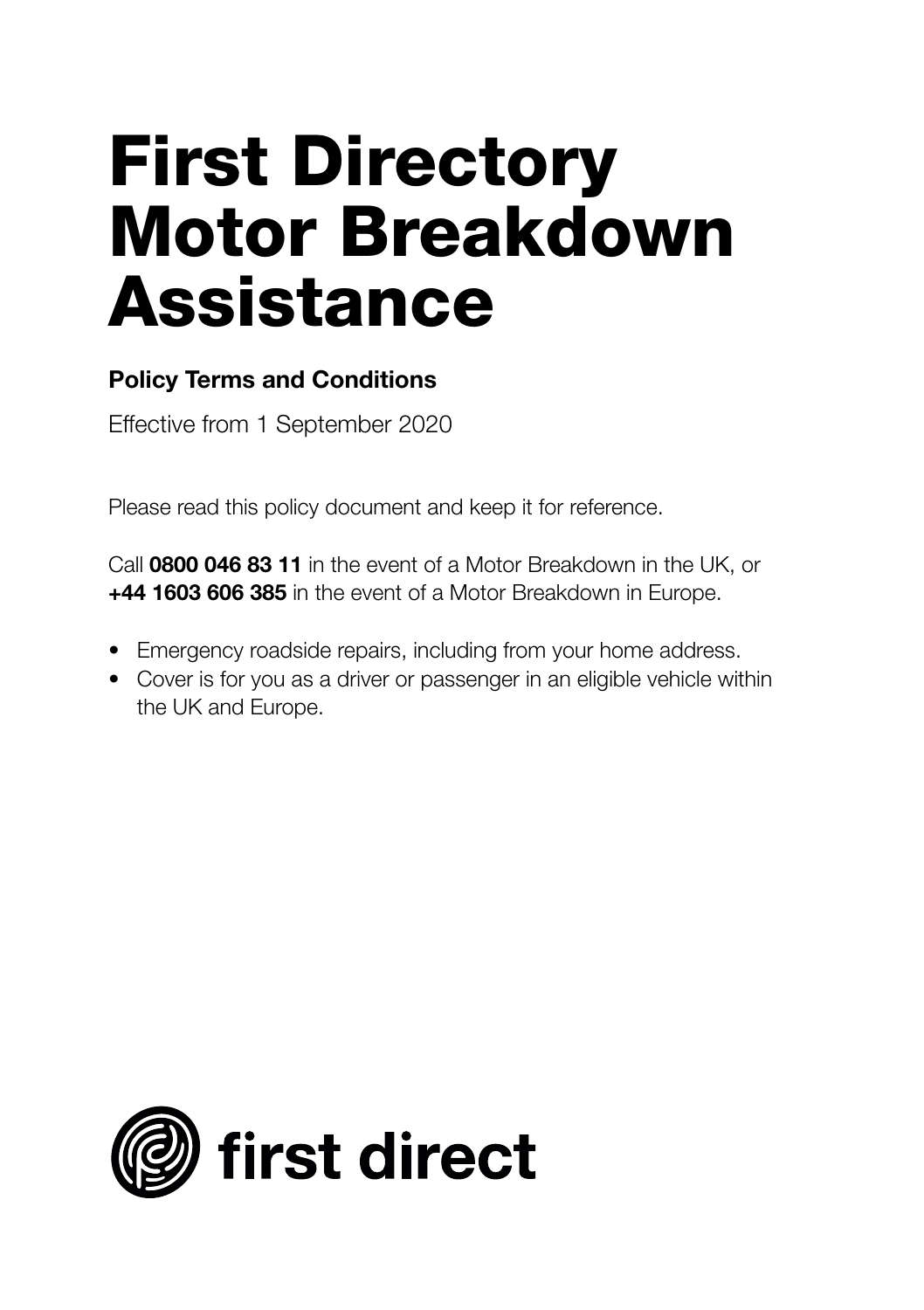## **First Directory Motor Breakdown Assistance: Policy Terms and Conditions**

## **1. Introduction**

 These are the terms and conditions for your First Directory Motor Breakdown Assistance policy which is administered by Aviva Insurance Limited. Registered in Scotland 2116. Registered Office: Pitheavlis, Perth PH2 0NH. Authorised by the Prudential Regulation Authority and regulated by the Financial Conduct Authority and the Prudential Regulation Authority. Our firm reference number is 202153. You may check this information and obtain further information about how the Financial Conduct Authority protect you by visiting www.register.fca.org.uk. Provided by RAC Motoring Services Registered No 01424399 and/or RAC Insurance Limited Registered No 2355834. Registered in England. Registered Offices: RAC House, Brockhurst Crescent, Walsall WS5 4AW. RAC Motoring Services is authorised and regulated by the Financial Conduct Authority. FCA firm reference number 310208. RAC Insurance Limited is authorised by the Prudential Regulation Authority and regulated by the Financial Conduct Authority and the Prudential Regulation Authority. FCA firm reference number 202737. You may check this information and obtain further information about how the Financial Conduct Authority protect you by visiting www.register.fca.org.uk.

 These terms and conditions give you full details of what is covered, what is not covered, the limits and conditions that apply and how to make a claim – you should read them and keep them in a safe place. If you fail to comply with these terms and conditions, the RAC may refuse cover in the event of a claim.

 If you need to contact **first direct** regarding the administration of this insurance, please call us on **03 456 100 100**.

#### **Definition of words**

 When the following words or phrases appear in bold, they will have the meanings described below:

| <b>Beyond economical</b><br>repair       | When the total cost required to repair the <b>vehicle</b> , including any taxes, is<br>greater than the <b>market value</b> of the <b>vehicle</b> . If the <b>vehicle</b> has <b>broken</b><br><b>down</b> or been involved in a <b>road traffic collision</b> in <b>Europe</b> , the total<br>cost required to repair the <b>vehicle</b> will be based on the estimate for repair<br>provided by the service provider in the applicable country in <b>Europe</b> where<br>the <b>breakdown</b> or <b>road traffic collision</b> has occurred.                                                                                                                                                                     |
|------------------------------------------|--------------------------------------------------------------------------------------------------------------------------------------------------------------------------------------------------------------------------------------------------------------------------------------------------------------------------------------------------------------------------------------------------------------------------------------------------------------------------------------------------------------------------------------------------------------------------------------------------------------------------------------------------------------------------------------------------------------------|
| Breakdown, Break<br>down, Broken<br>down | An event that stops the <b>vehicle</b> from being driven because of a<br>mechanical or electrical failure (including battery failure, running out of fuel<br>and flat tyres) but not as a result of misfuel, a <b>road traffic collision</b> , fire,<br>flood, theft, acts of vandalism, any fault caused by actions or omissions of<br>the driver of the <b>vehicle</b> (other than running out of fuel or battery failure), or<br>any key related issue (other than keys locked in the <b>vehicle</b> ).                                                                                                                                                                                                         |
| Claim, Call-out                          | Each separate request for service or benefit for cover under any section of<br>this policy.                                                                                                                                                                                                                                                                                                                                                                                                                                                                                                                                                                                                                        |
| Caravan, Trailer                         | Any caravan or trailer that is less than (a) 3,500kg (3.5 tonnes); (b) 7.0<br>metres (23ft) long including a tow bar; (c) 2.55 metres (8ft 4in) wide; and<br>(d) 3.0 metres (9ft 10in) high.                                                                                                                                                                                                                                                                                                                                                                                                                                                                                                                       |
| <b>Europe</b>                            | Albania, Andorra, Armenia, Austria, Azerbaijan, Belarus, Belgium, Bosnia<br>Herzegovina, Bulgaria, Croatia, Cyprus (South), Czech Republic, Denmark,<br>Estonia, Finland, France, Georgia, Germany, Gibraltar, Greece, Hungary,<br>Italy, Latvia, Liechtenstein, Lithuania, Luxembourg, Macedonia, Malta,<br>Moldova, Monaco, Montenegro, Netherlands, Norway, Poland, Portugal,<br>Republic of Ireland, Romania, Russian mainland (west of Urals), San<br>Marino, Serbia, Slovakia, Slovenia, Spain (excluding Ceuta and Melilla),<br>Sweden, Switzerland, Turkey (European side plus Uskudar), Ukraine,<br>Vatican City and any offshore islands of the above, except overseas<br>territories outside of Europe. |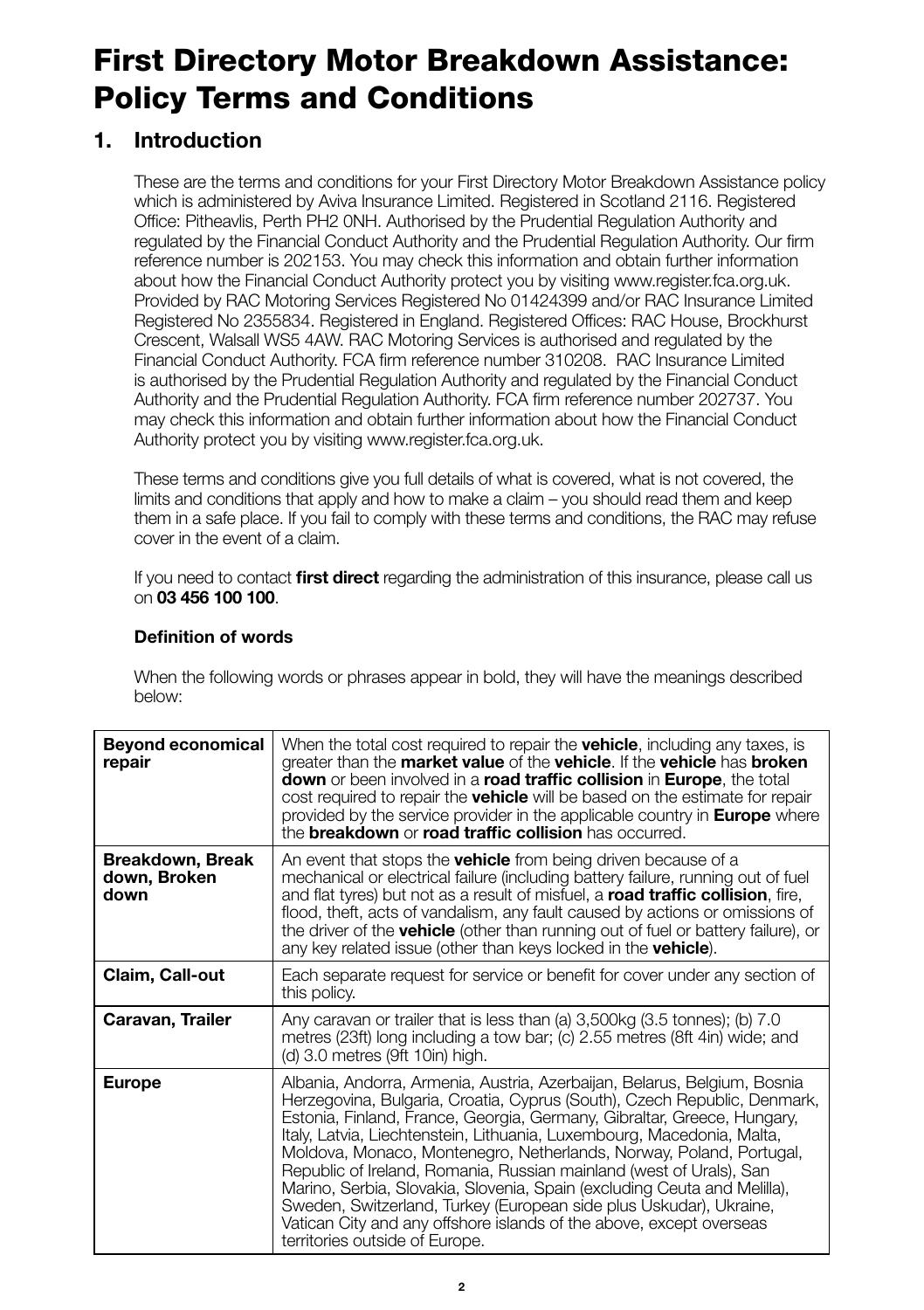| Home                                 | The address in the UK where you live permanently.                                                                                                                                                                                                                                                                                                                                                |
|--------------------------------------|--------------------------------------------------------------------------------------------------------------------------------------------------------------------------------------------------------------------------------------------------------------------------------------------------------------------------------------------------------------------------------------------------|
| Journey                              | Means a holiday or trip in a <b>vehicle</b> to <b>Europe</b> which begins on departure<br>from the <b>home</b> and ends on return to the <b>home</b> .                                                                                                                                                                                                                                           |
| Market value                         | The market value in the UK as reasonably determined by the RAC, in<br>accordance with published industry data (using Glass's Guide or other<br>appropriate trade vehicle valuation quides), of a vehicle, based upon a vehicle<br>of the equivalent age, make, recorded mileage and model as the <b>vehicle</b> .                                                                                |
| <b>RAC</b>                           | For Sections A and B means RAC Motoring Services;<br>$\bullet$<br>• For Sections C and D means RAC Insurance Limited:<br>• For Additional Services means RAC Motoring Services; and                                                                                                                                                                                                              |
|                                      | In each case any person employed or engaged to provide certain services<br>on their behalf.                                                                                                                                                                                                                                                                                                      |
| Reimburse,<br>Reimbursement          | Reimbursement by the RAC under the reimbursement process.                                                                                                                                                                                                                                                                                                                                        |
| <b>Road traffic</b><br>collision     | For the purposes of Section D only, a traffic collision in Europe that<br>immobilises the <b>vehicle</b> ; and                                                                                                                                                                                                                                                                                   |
|                                      | For all other sections, means a traffic collision involving a <b>vehicle</b> within<br>the UK.                                                                                                                                                                                                                                                                                                   |
| UK                                   | England, Wales, Scotland, Northern Ireland and, for the purpose of this<br>policy, includes the Channel Islands and the Isle of Man.                                                                                                                                                                                                                                                             |
| Vehicle                              | A UK registered vehicle that is either:<br>a car or light van with a maximum length of 6.4 metres (21ft), maximum<br>weight of 3,500kg (3.5 tonnes) and a maximum width of 2.55 metres<br>(8ft 4in) wide; or<br>• a motorhome with a maximum length of 7.0 metres (23ft) long including<br>a tow bar, maximum weight of 3,500kg (3.5 tonnes) and maximum<br>width of 2.55 metres (8ft 4in) wide. |
| You, your, yourself,<br><b>yours</b> | Means the First Directory holder who is driving the <b>vehicle</b> for their own<br>personal use or who is a passenger in the vehicle and who is not a motor<br>trader, garage, business or individual dealing in the buying and selling or<br>repair of motor vehicles.                                                                                                                         |

## **2. Period of Cover**

 First Directory Motor Breakdown Assistance is available to **you** as a First Directory holder (the person or persons named on the **first direct** 1st Account from which the monthly fee is deducted).

**Your** cover will begin as soon as **you** become a First Directory holder, or 1 November 2018, whichever is the later. This cover will end with effect from the first date on which any of the following happen:

- **you** cease to be a resident within the **UK** (meaning that **your home** is no longer there);
- **you** are no longer a First Directory holder; or
- **first direct** removes this cover as a benefit of First Directory.

## **3. Your cover**

 This policy covers **you** in the event of **vehicle breakdown**. **Your** cover is personal to **you**. **You** are therefore covered whilst travelling in any eligible **vehicle** as a driver or passenger and in attendance at the time of the **breakdown**.

 First Directory Motor Breakdown Assistance has been designed to protect **you** against costs incurred in the event of a **breakdown** within the **UK** or **Europe**.

#### **IMPORTANT**

- In order to make a claim under Section C (Onward Travel), the **RAC** must have first attended under Section A (Roadside Assistance and Recovery) or Section B (At Home);
- There is a limit to the amount that is covered for certain types of **claims** or for certain sections, as set out in this policy.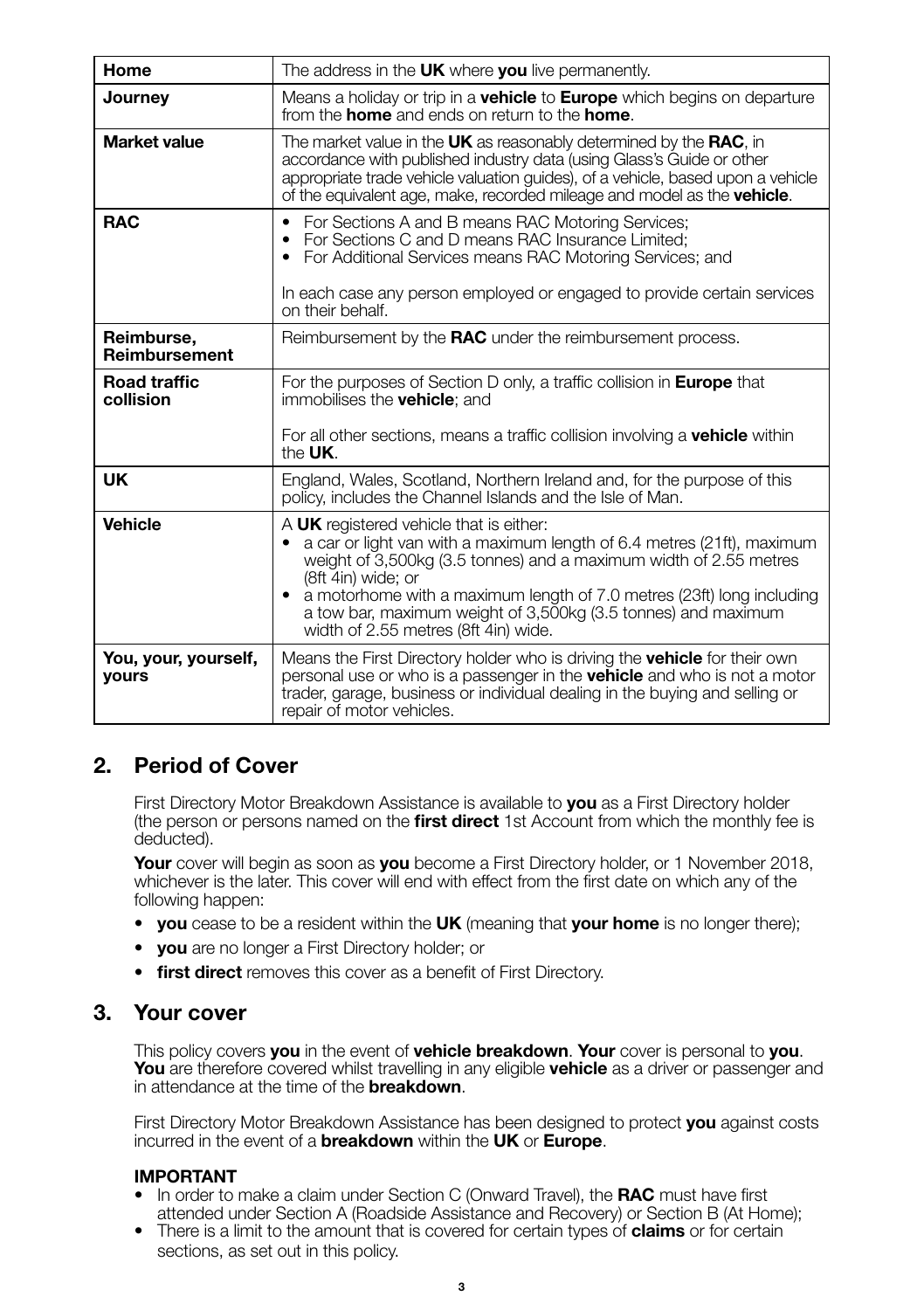#### **Meeting your needs**

- This policy is intended to offer services relating to the **breakdown** of **vehicles**. It meets the demands and needs of those who wish to ensure the risk of the **breakdown** of **vehicles** is met now and in the future and that certain additional risks relating to the **breakdown** of **vehicles** are met.
- There are general conditions that apply to all sections. There are also specific conditions that are set out in each section that apply to each section. **You** must meet all of these conditions.
- All requests for service must be made directly to the **RAC**.

## **Additional benefits**

#### **Urgent message relay**

If the **vehicle** has **broken down** and **you** need to get in touch with friends and family urgently, the **RAC** will get a message to them.

#### **Replacement driver**

If **you** become ill during a journey in the **UK** and no one within the party can drive the **vehicle**, the **RAC** may be able to provide a replacement driver. This service is discretionary, and the **RAC** will decide whether or not to provide this service.

## **Additional services**

The **RAC** can provide additional services that are not included in **your** policy but the **RAC** will charge for these, for example to:

- 1. Purchase the replacement parts **you** need to get on **your** way;
- 2. Pay for specialist equipment, i.e. equipment that is not normally required by the **RAC** to complete repairs and recoveries, for example winching and specialist lifting equipment;
- 3. Extend the hire time for a replacement car; or<br>4. Arrange a second or extended recovery
- Arrange a second or extended recovery.

If **you** need extra help, the **RAC** will agree the costs up front and will need full payment before the **RAC** can help. If **you** are the First Directory holder, **you** will be responsible for any additional charges. This means if the **RAC** help someone under **your** policy and they cannot pay, the **RAC** will invoice **you**. This is why the **RAC** request proof of identity at the **breakdown**.

## **Hire Car Terms**

#### **What is covered**

Certain sections of this policy include the supply of a hire car and the following terms will apply:<br>1. Hire cars must be arranged with the **RAC** within 24 hours of the time of **breakdown** 

- 1. Hire cars must be arranged with the **RAC** within 24 hours of the time of **breakdown**
- 2. For Section C the **RAC** will arrange and pay for the hire of a compact saloon for up to 24 hours
- 3. For Section D the **RAC** will arrange and pay for the hire of a compact saloon for up to 14 days, or until the **vehicle** has been fixed, if sooner. If the **vehicle** has more seats than the hire car that the **RAC** provide and **you** require more seats, the **RAC** may need to provide two hire cars.
- 4. If **you** are not eligible for a hire car arranged by the **RAC** for any reason, such as not meeting the hire car provider's terms (e.g. **you** have points on **your** driving licence) and choose to hire a car **yourself**, **you** should let the **RAC** know before **you** hire a car. If the **RAC** have agreed the cost, they will **reimburse** this cost up to a maximum of £35 per day;
- 5. Where the **RAC** arrange a hire car, the **RAC** will pay the insurance and collision damage waiver (this covers the cost of damage, but in the case of an accident **you** would still need to pay the excess).

#### **What is not covered**

In addition to the conditions and exclusions which apply to this whole policy, there is no cover for:

- 1. Any specific car make, model or accessories, including tow bars; or <br>2. Any cost of:
- Any cost of:
	- a. delivery and collection of the car hire and any fuel used;
	- b. fuel while using the car hire; or
	- c. any insurance excess and additional costs.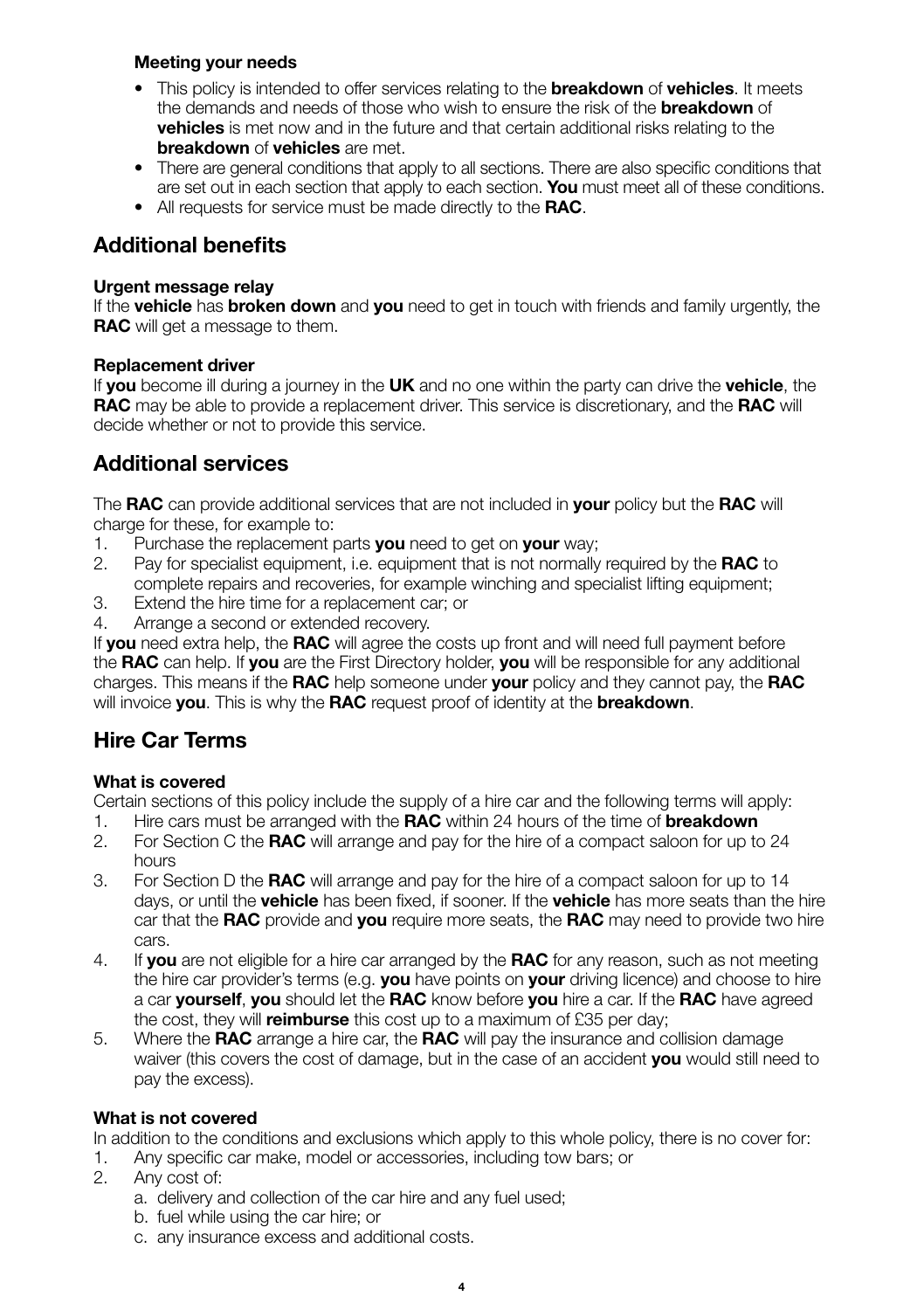## **Cover Sections**

## **Section A - Roadside Assistance and Recovery**

#### **What is covered**

First Directory Motor Breakdown Assistance includes cover for roadside assistance and recovery. If the **vehicle breaks** down within the **UK** more than a quarter of a mile from **your home**, the **RAC** will:

- 1. Send help to repair the **vehicle** at the roadside. This could be a permanent or temporary repair; or
- 2. If the **RAC** are unable to repair the **vehicle** at the roadside, the **RAC** will recover the **vehicle**, **you** and up to seven passengers travelling in the **vehicle** to a single destination chosen by **you** within the **UK**. For long distances the **RAC** may use more than one recovery vehicle.
- 3. If the **vehicle** has **broken down** due to misfuelling, the **RAC** will recover the **vehicle** to a destination within 10 miles of the **breakdown**.

If the **RAC** recovers the **vehicle** to a garage, they will **reimburse you** for taxi costs for **you** and up to seven passengers travelling in the **vehicle** to continue the journey to a single destination within 20 miles.

**Please note:** Recovery must be arranged with the **RAC** while the **RAC** are at the scene.

#### **Caravans or Trailers**

If a **caravan** or **trailer breaks down** within the **UK** more than a quarter of a mile from **your home**, the **RAC** will send help to repair the **caravan** or **trailer** at the roadside. This could be a permanent or temporary repair.

The **RAC** will not provide any other cover under this policy if a **caravan** or **trailer breaks down**. However, if a **vehicle breaks down** and there is a **caravan** or **trailer** attached to it, the **RAC** will recover the **caravan** or **trailer** as well.

#### **What is not covered**

In addition to the conditions and exclusions which apply to this whole policy, there is no cover for:

- 1. The cost of any replacement parts;
- 2. The fitting of replacement parts, including batteries, supplied by anyone other than the **RAC**;
- 3. Any **breakdown** resulting from a fault that the **RAC** have previously attended and: a. the original fault has not been properly repaired; or

b. the **RAC's** advice after a temporary repair has not been followed;

- 4. Tyre faults where the **vehicle** is not carrying a serviceable spare tyre, the tyre repair equipment provided by the **vehicle's** manufacturer or a locking wheel nut;
- 5. A second recovery owing to the intended original destination being closed or inaccessible; or<br>6. Becovery for **caravans** or **trailers** if the **caravan** or **trailer breaks down**
- 6. Recovery for **caravans** or **trailers** if the **caravan** or **trailer breaks down**.

## **Section B - At Home**

#### **What is covered**

This policy includes cover for **vehicle breakdown** at **home**.

The **RAC** will provide the same cover as the "What is covered" part of Section A (Roadside Assistance and Recovery) if the **vehicle breaks down** at **home**, or within a quarter of a mile of **your home**.

#### **What is not covered**

Please see the 'What is not covered' part of Section A (Roadside Assistance and Recovery), which also applies here.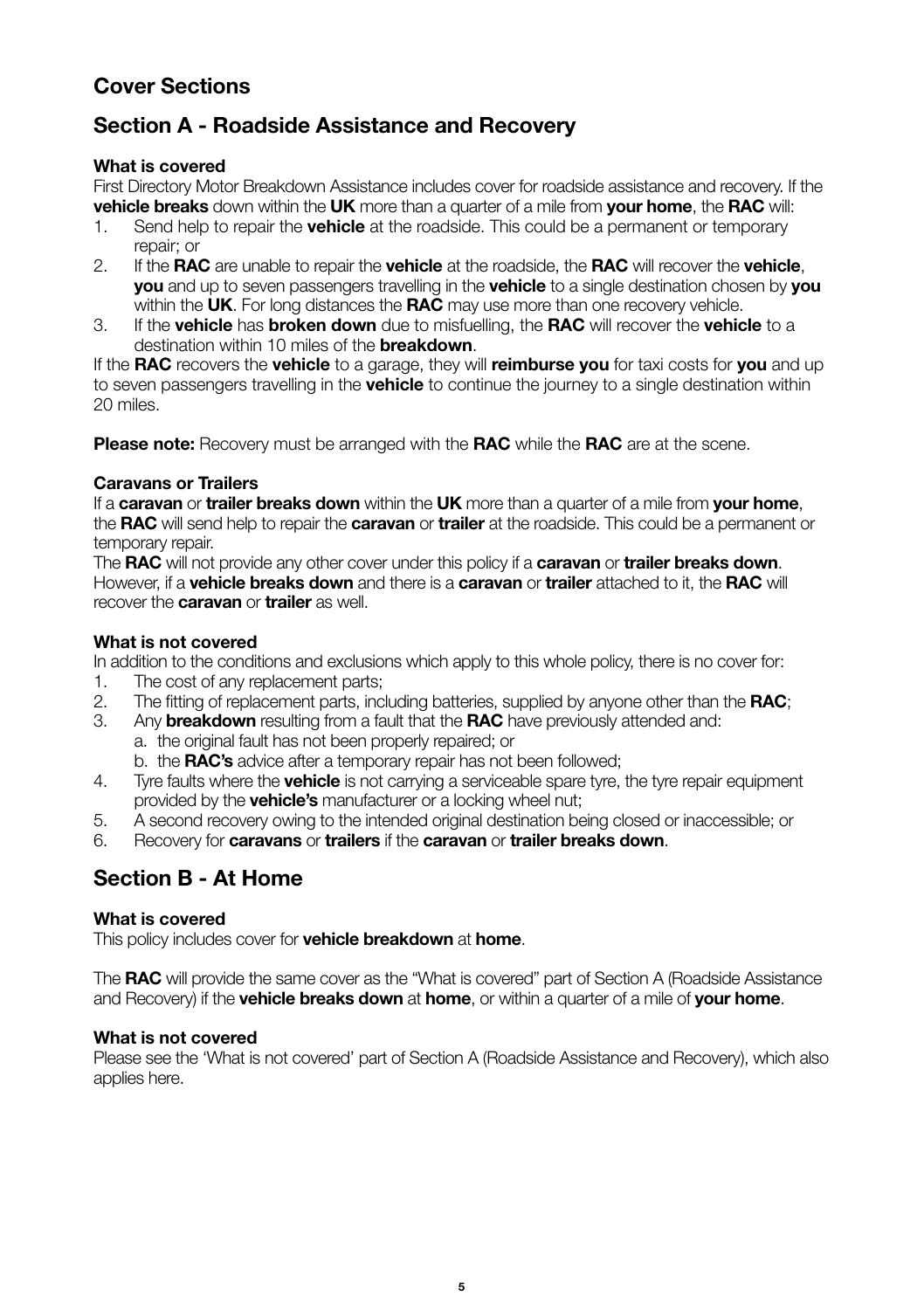## **Section C – Onward Travel**

This policy includes cover for onward travel.

#### **What is covered**

If the **RAC** attend a **breakdown** under Section A (Roadside Assistance and Recovery) or Section B (At Home) and cannot fix the **vehicle** on the same day, the **RAC** will help by making arrangements to allow the continuation of the journey. **You** can choose one of the following options, subject to availability:

- Hire Car;
- Alternative transport; or
- Overnight accommodation.

#### **Hire Car**

Please see Hire Car terms section. Hire Cars must be arranged with the **RAC** within 24 hours of the time of **breakdown**.

#### **Alternative transport**

If **you** would prefer to continue the journey by air, rail, taxi or public transport, the **RAC** will **reimburse you** for a standard class ticket up to the value of £150 per person or £500 for the whole party, whichever is less.

## **Overnight accommodation**

If **you** decide that waiting for the **vehicle** to be fixed is best, the **RAC** will arrange one night's bed and breakfast accommodation, up to a value of £150 per person or £500 for the whole party, whichever is less.

#### **Assistance in a medical emergency**

#### **What is covered**

The **RAC** will also help if **you** or one of the passengers suddenly or unexpectedly falls ill and needs medical help before the end of the **journey**. The **RAC** will help to:<br>1. book one night's bed and breakfast accommodation for you

- 1. book one night's bed and breakfast accommodation for **you** and up to seven passengers travelling in the **vehicle** if the hospital is more than 20 miles from **home**. The **RAC** will **reimburse** up to £150 per person or £500 for the whole party, whichever is less; and
- 2. arrange to get the patient home or to a local hospital as soon as they are fit to travel.

#### **What is not covered**

In addition to the conditions and exclusions which apply to this whole policy, the **RAC** will not assist where **you** or one of the passengers is taken ill during a planned journey to or from a doctor's surgery or hospital, including planned doctor or hospital appointments or emergencies.

## **Section D - European Motoring Assistance**

This policy includes cover for European motoring assistance. The cover under this section is subject to an aggregate overall limit of £2,500 per **call out** and is subject to further limits in respect of each type of cover. Each **journey** is limited to a maximum of 90 days.

## **Section D1 - Onward Travel in the UK**

#### **What is covered**

If the **RAC** attend a **breakdown** under Section A (Roadside Assistance and Recovery) or Section B (At Home) and cannot fix the **vehicle** by the date **you** intend to start a **journey** and the **breakdown** occurs within 24 hours of the date **you** intend to start a **journey**, the **RAC** will arrange a hire car for the continuation of **your journey** up to the value of £125 per day for up to 14 days and up to a maximum of £1,500 in total.

The **RAC** may ask for proof of the date **you** intended to start **your journey**.

#### **What is not covered**

In addition to the conditions and exclusions which apply to Section D (European Motoring Assistance) and the conditions and exclusions which apply to this whole policy, there is no cover for requests following a **road traffic collision**.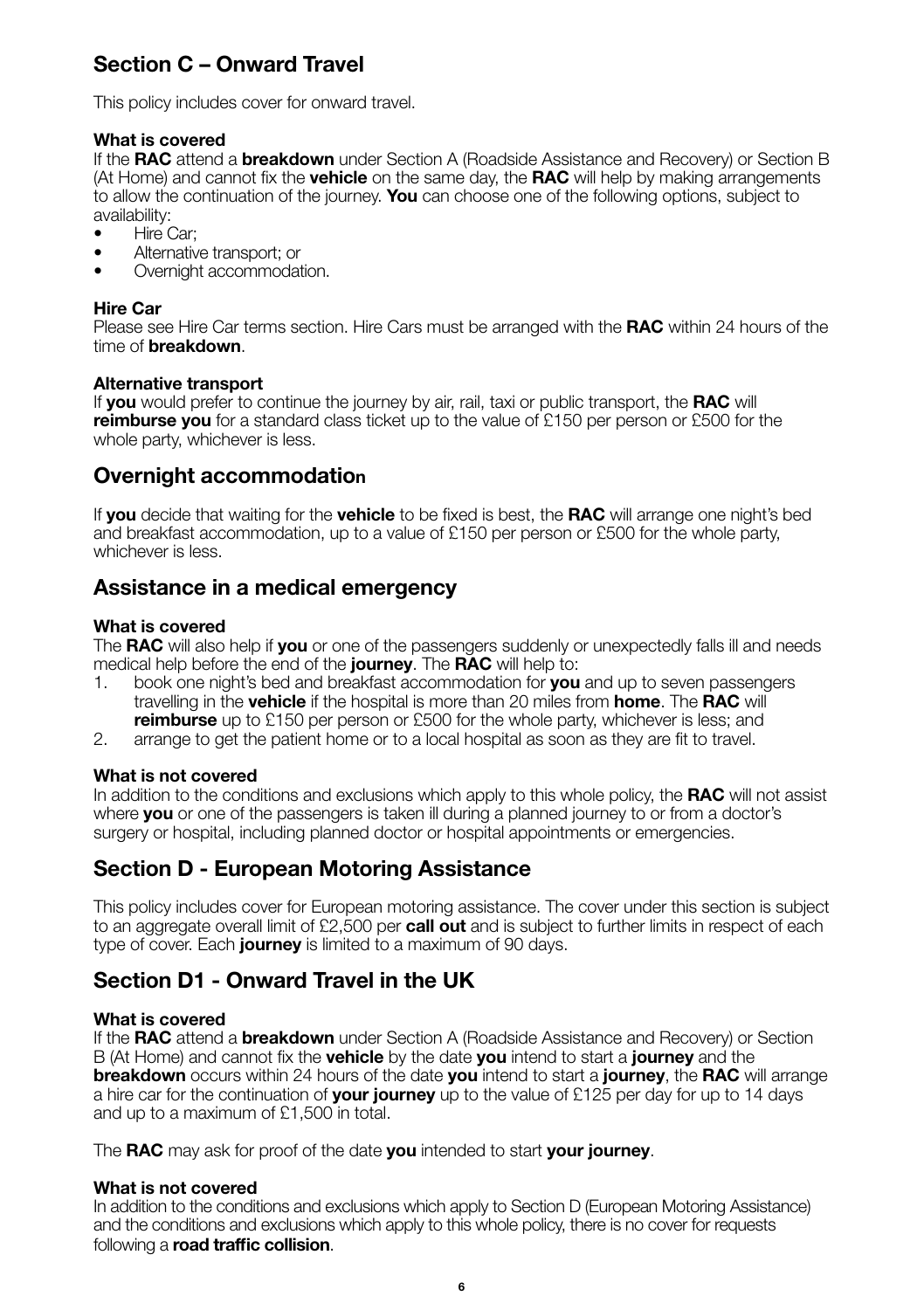## **Section D2 - Roadside Assistance in Europe**

#### **What is covered**

If the **vehicle breaks down** or is involved in a **road traffic collision** in **Europe** during a **journey**, the **RAC** will send help to either:<br>1. Benair the **vehicle** at the ro

- 1. Repair the **vehicle** at the roadside. This could be a permanent or temporary repair; or <br>2. If the **RAC** are unable to repair the **vehicle** at the roadside, the **RAC** will:
	- 2. If the **RAC** are unable to repair the **vehicle** at the roadside, the **RAC** will:
		- a. recover the **vehicle** and **you** and up to seven passengers travelling in the **vehicle** to a local garage for fault diagnosis on the **vehicle**;
		- b. pay for the initial fault diagnosis to find the next course of action;
		- c. contribute towards the garage labour charges of up to £150 when the **vehicle** can be repaired on the same day;
		- d. help **you** purchase replacement parts if they cannot be found locally, and pay for them to be delivered; and

The **RAC** will also relay any urgent messages from **you** to a contact of **your** choice.

#### **What is not covered**

In addition to the conditions and exclusions which apply to Section D (European Motoring Assistance) and the conditions and exclusions which apply to this whole policy, there is no cover for:

- 1. Repair costs, including garage labour charges:
	- a. if the **vehicle** was in a **road traffic collision**;
	- b. If the **breakdown** is as a result of the **vehicle** being misfuelled; or
	- c. if the **vehicle** repair costs will be more than its **market value**.
- 2. The costs of any replacement parts.

**Note**: By claiming under this section **you** are authorising the **RAC** and the garage to undertake fault diagnosis.

## **Section D3 - Onward Travel in Europe**

#### **What is covered**

If the **vehicle** has a **breakdown** or is involved in a **road traffic collision** during a **journey** in **Europe** and the **RAC** establish that the repairs cannot be completed within 12 hours, the **RAC** will help **you** by making arrangements for **you** and up to seven passengers travelling in the **vehicle** to continue the **journey**. **You** can choose either:

- 1. Alternative transport; or
- 2. Additional accommodation expenses.

#### **Alternative transport**

The **RAC** will arrange either:

- 1. A hire car as a replacement until the **vehicle** has been fixed, for up to 14 consecutive days; or
- 2. A standard class ticket up to the value of £125 per person per day, up to a maximum of £1,500 in total for travel by air, rail, taxi or public transport.

#### **Additional accommodation expenses**

The **RAC** will arrange and pay for additional accommodation expenses if **you** are unable to use **your** pre-arranged accommodation for up to £30 per person per day, up to a maximum of £500, for **you** and up to seven passengers travelling in the **vehicle**.

#### **Getting your passengers home**

The **RAC** will provide alternative transport as above to get **you** and up to seven passengers

- travelling in the **vehicle** back **home** if: 1. The **vehicle** is brought back **home** under Section D4 (Getting the Vehicle Home); or
- 2. The **RAC** establish that the repair costs to the **vehicle** exceed its **market value** under Section D4 (Getting the Vehicle Home).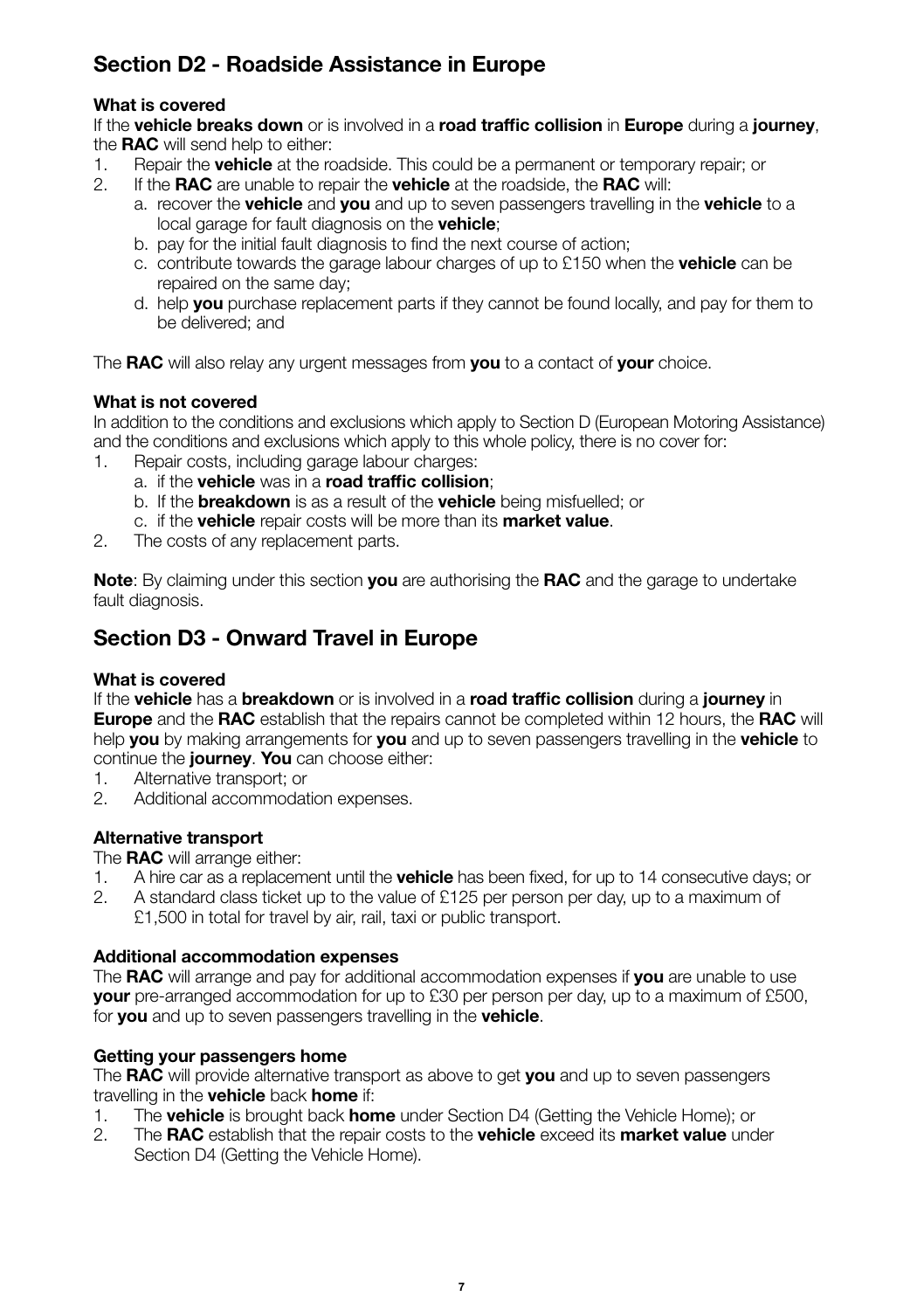#### **What is not covered**

In addition to the conditions and exclusions which apply to Section D (European Motoring Assistance) and the conditions and exclusions which apply to this whole policy, there is no cover for:<br>1. Accommodation where **vou** have suitable alternative accommodation that can b

- 1. Accommodation where **you** have suitable alternative accommodation that can be used; or
- 2. **Breakdowns** as a result of the **vehicle** being misfuelled.
- Cover under this section will stop once:
	- a. The **vehicle** has been repaired to a roadworthy condition; or
	- b. The decision to bring the **vehicle home** is made by the **RAC** or any motor insurer; or
	- c. The **RAC** establish that the repair costs to the **vehicle** exceed its **market value**.

Once **you** are notified of cover ending, if **you** have a hire car, it must be returned to the place agreed with the **RAC** within 24 hours. **You** can keep the hire car for longer if **you** agree this with the **RAC** first and pay for it.

## **Section D4 - Getting the Vehicle Home**

#### **What is covered**

If the **RAC** attend a **breakdown** or a **road traffic collision** in **Europe** under Section D2 (Roadside Assistance in Europe) and the **vehicle** cannot be repaired before the planned return to the **UK**, the **RAC** will arrange and pay for:<br>1. Recovery of the **vehicle** 

- 1. Recovery of the **vehicle** to a single destination of **your** choice within the **UK**, and
- 2. Storage charges for the **vehicle** whilst waiting for the **vehicle** to be returned to the **UK**; or
- 3. If the **vehicle** is repaired in **Europe**, the cost for one person to travel to collect the **vehicle** by standard class rail or air fare and public transport of up to £600 and a contribution towards room-only accommodation of up to £30 per day;
- 4. If the cost of repairing the **vehicle** is greater than its **market value** as a result of a **breakdown** and it has to be disposed of abroad under Customs supervision, the **RAC** will pay the cost of the import duty;
- 5. **Reimbursement** for a hire car, for up to 24 hours, in the **UK** once the **RAC** have brought **you** and up to seven people travelling in the vehicle **home** under Section D3 (Onward Travel in Europe), until the **vehicle** is brought back to the **UK**.

The **RAC** will take **you** and up to seven passengers travelling in the **vehicle home** under Section D3 (Onward Travel in Europe).

It is the **RAC's** decision whether to get the **broken down vehicle home** or have it repaired locally. The **RAC** will follow the motor insurer's decision whether to get the **vehicle home** or have it repaired locally following a **road traffic collision** covered by any motor insurance.

#### **IMPORTANT**

Following authorisation by the **RAC**, it can take up to 14 working days for the **vehicle** to be delivered back to the **UK**. At busy times and from some countries it may take longer.

If the **RAC** do not bring the **vehicle** back to the **UK**, **you** will have 10 weeks in which to advise the **RAC** of how **you** wish to recover or dispose of it. If **you** do not contact the **RAC** within 10 weeks, the **RAC** will dispose of it at **your** cost.

#### **What is not covered**

In addition to the conditions and exclusions which apply to Section D (European Motoring Assistance) and the conditions and exclusions which apply to this whole policy, there is no cover for:

- 1. Any costs:
	- a. if the **vehicle** is **beyond economical repair**;
	- b. if the **breakdown** is as a result of the **vehicle** being misfuelled;
	- c. covered under any other motor insurance policy;
	- d. relating to storage once **you** have been notified that the **vehicle** is ready to collect; and
- e. relating to any costs incurred as a result of actions or omissions of any motor insurers;<br>2. Taking the **vehicle** back **home** if:
- 2. Taking the **vehicle** back **home** if:
	- a. the **vehicle** is roadworthy; or
		- b. a Customs officer or other official finds any contents in the **vehicle** that are not legal in that country;
- 3. Any import duties not relating to the **vehicle**, for example relating to items carried in the **vehicle**; or
- 4. The costs of fuel, insurance or meals.

The **RAC** will only cover costs under this section up to the **market value**, so if **you** want the **RAC** to bring the **vehicle home** and the costs of bringing the **vehicle home** exceed this amount, **you** will need to pay any costs above this amount before the **RAC** make arrangements.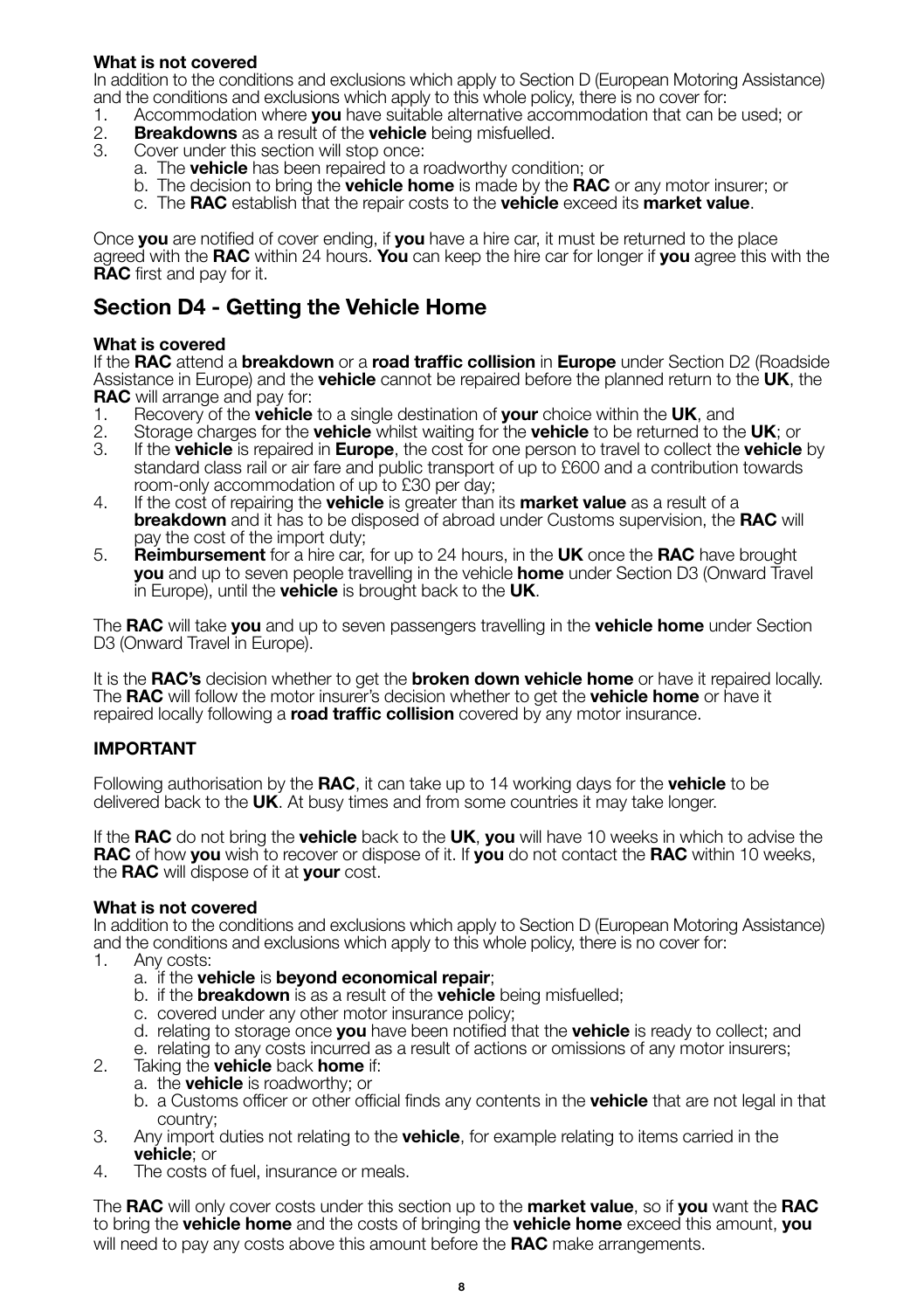## **Section D5 - Vehicle Break-in Emergency Repairs**

#### **What is covered**

Before claiming under this section, the break-in must be reported to the police within 24 hours of the break-in being discovered, in order to obtain a written report.

If the **vehicle** suffers damage to windows, windscreens or locks caused by forcible entry or attempted forcible entry, although this is not a **breakdown** the **RAC** will **reimburse you** up to £175 for:

- 1. Immediate emergency costs incurred in order to continue the **journey**: or
- 2. The costs of recovering the **vehicle** to a local repairer to ensure the **vehicle** is secure and roadworthy

#### **What is not covered**

In addition to the conditions and exclusions which apply to Section D (European Motoring Assistance) and the conditions and exclusions which apply to this whole policy, there is no cover for:

- 1. The cost of any replacement parts; or
- 2. Any benefits provided under any other section of this policy.

## **Section D6 - Replacement Driver**

#### **What is covered**

Although this is not covered as a **breakdown** under this policy, if **you** suddenly or unexpectedly fall ill during the **journey** in **Europe**, meaning **you** are unable to drive, the **RAC** will provide a replacement driver to allow the **journey** to continue or return **home**. The **RAC** will require written confirmation from the treating hospital or medical expert that **you** are unable to drive.

#### **What is not covered**

In addition to the conditions and exclusions which apply to Section D (European Motoring Assistance) and the conditions and exclusions which apply to this whole policy, there is no cover for:

- 1. Replacement driver provision if there is another qualified driver who is a passenger and who is fit and legally able to drive the **vehicle**; or
- 2. Any benefits provided under any other section of this policy.

#### **Breakdown or a road traffic collision on a motorway in France or Mainland Europe**

Motorways in France and many other European countries are privately managed. If the **vehicle breaks down** or is involved in a **road traffic collision**, fire or theft on a French motorway, motorway service area, or other European private motorway, **you** must use the roadside emergency telephones as the **RAC** cannot send assistance. If the **vehicle** is recovered by the police or authorised motorway services, **you** may have to pay labour and towing charges on the spot and a standard tariff is normally applied.

The **RAC** will reimburse these charges as long as the **vehicle** is towed to the local recovery company's depot. This may also apply to other roads in **Europe**, so the **RAC** recommend **you** use the emergency phones where available. If local emergency services will not send a breakdown recovery vehicle, **you** should contact the **RAC**.

#### **Conditions and exclusions which apply to Section D (European Motoring Assistance)**

- 1. The **RAC** will not cover any **call-out** for any repairs to a **vehicle** which are not essential in order to continue the **journey**;
- 2. Any **claim** which **you** could make under any other insurance policy. If the value of the **call-out** is more than the amount which can be recovered under another policy the **RAC** may pay the difference, subject to the limits as set out in this policy;
- 3. **You** must make sure the **vehicle** meets all relevant laws of the countries visited during a **journey**;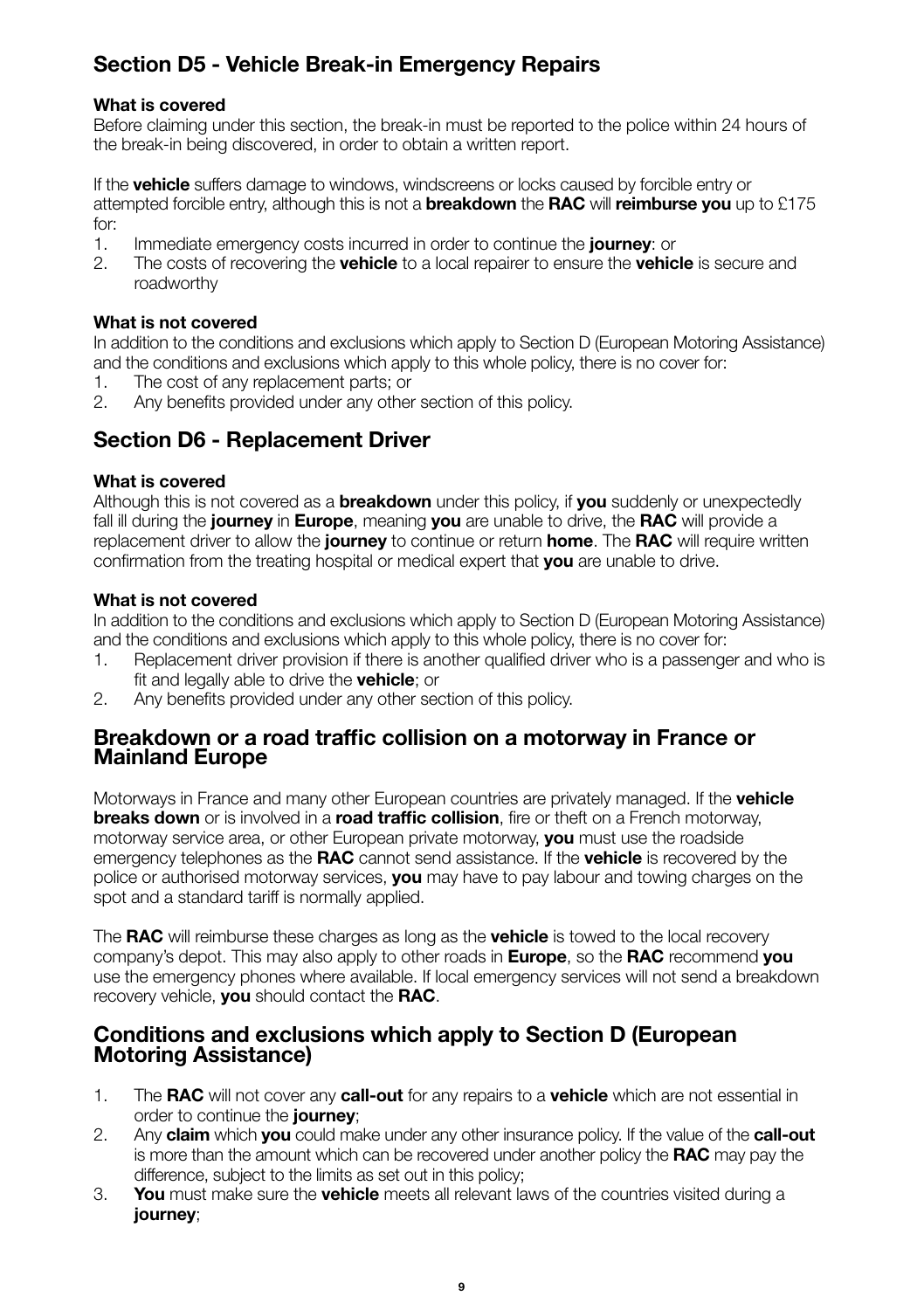- 4. The exchange rate between Great British Pounds (GBP) and other local currencies is calculated as follows:
	- a. Any costs incurred directly by the **RAC** in a currency other than GBP will be converted to GBP at the exchange rate used by the **RAC** at the time;
	- b. Costs incurred by **you** in a currency other than GBP which are recoverable will be converted to GBP either:
		- i. at the exchange rate used by the credit or debit card provider; or
		- ii. at the exchange rate used by the **RAC** when a claim form is received if **you** paid in cash;
- 5. The **RAC** will not take responsibility for repairs carried out at any garage and the contract for such repairs will be between **you** and the garage / repairer.
- 6. If, following a **breakdown**, the **vehicle** needs to be repaired, **you** must not delay or refuse repairs whilst **you** are in **Europe**. If **you** do, and in the reasonable opinion of the **RAC** that would lead to additional costs being incurred, **the RAC** reserve the right to refuse to provide cover under Section D3 (Onward Travel in Europe), or Section D4 (Getting the Vehicle Home);
- 7. If the **breakdown** or a **road traffic collision** is caused by flooding brought about by adverse weather the **RAC** will only arrange for the **vehicle** to be taken to a local repairer. All further services will be at an additional cost paid by **you**, or must be referred to the **vehicle's** motor insurer;
- 8. This policy does not cover:
	- a. **vehicle** storage charges, other than under Section D4 (Getting the Vehicle Home);
	- b. **call-outs** if the **vehicle** is not carrying a serviceable spare tyre, the tyre repair equipment provided by the manufacturer, or a locking wheel nut;
	- c. the hire of minibuses, motorhomes, motorcycles, **caravans**, **trailers** or vans;
	- d. overloading of a **vehicle** under the laws in any country in which the **vehicle** is travelling;
	- e. **breakdowns** or **road traffic collisions** caused by running out of oil or water, frost damage or rust or corrosion.

## **Conditions and exclusions which apply to this whole policy**

The following conditions and exclusions also apply to this whole policy. If **you** do not comply the **RAC** reserve the right to refuse cover:

- 1. **You** must request services directly from the **RAC** as the **RAC** will only provide cover if they make arrangements to help **you**.
- 2. Where the **breakdown** is caused by a component failure this must stop the **vehicle** from working, so for example an air-conditioning failure in itself does not constitute a **breakdown**, and the illumination of a warning light does not always constitute a **breakdown**. If it does not, **you** will need to take the **vehicle** to a place of repair and **your** policy will not cover this.
- 3. The **RAC** will not cover any **claim** where the **vehicle** is already at a garage or other place of repair.
- 4. Where the **RAC** deem, acting reasonably, that **you** requested service to avoid the cost of repairing the **vehicle**, or to correct an attempted repair by someone else, the **RAC** will not provide cover.
- 5. **You** must be with the **vehicle** when the **RAC** attend.
- 6. When a hire car, taxi, hotel or similar benefit is arranged under this policy, the **RAC** will always try to find a suitable option that is available at the time, however:
	- a. the **RAC** are not responsible for the quality or service of each individual hotel, train or taxi booked, and
	- b. for hire cars, whilst reputable companies are used, the **RAC** are unable to and cannot be responsible for checking the condition of each vehicle or the quality of service provided by each company;
- 7. **You** are responsible at all times for the care of any personal belongings, valuables, luggage and goods in or on a **vehicle**. The **RAC** will not be responsible for any loss of or damage to them.
- 8. Where the **RAC** recover passengers under the age of 16, they must be accompanied by an adult.
- 9. The **RAC** will not allow animals in their **vehicles**, except guide dogs. Any animals can remain in the **vehicle** at **your** own risk. The **RAC** will not be liable for any injury to animals, or damage caused by them. The **RAC** will not transport any livestock. The **RAC** will not be responsible for any costs relating to animals.
- 10. The **vehicle** must not carry more passengers than the number stated in the **vehicle's** registration document. Each passenger must have a separate fixed seat fitted to the manufacturer's specification and any child must occupy a properly fitted child seat.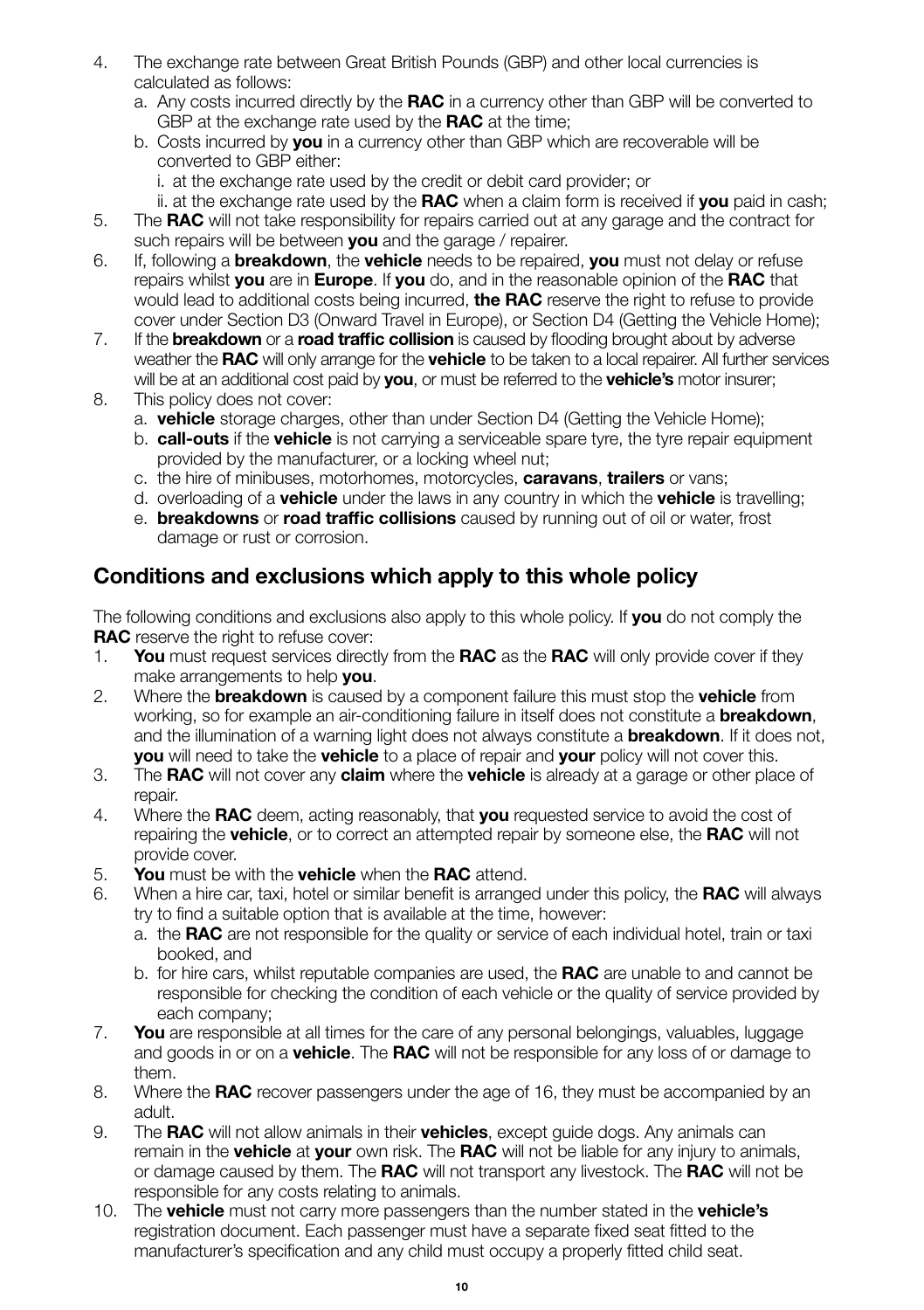- 11. Where the **RAC** provide a repair to the **vehicle**, whilst the **RAC** are responsible for that repair, this does not mean that the **RAC** are confirming the legal and roadworthy condition of the **vehicle**. This remains the responsibility of the **vehicle** owner.
- 12. The **RAC** will not be responsible for any losses that may incur following a **breakdown** that are not expressly covered by this policy. For example, the **RAC** will not pay for any loss of earnings or missed appointments.
- 13. The **RAC** do not guarantee that recovery to any garage will be during opening hours, or that repairs can start immediately. Whilst the **RAC** will try to check that the garage will undertake the type of repairs required, the **RAC** cannot guarantee this. The **RAC** will not take responsibility for repairs carried out at any garage and the contract for such repairs will be between **you** and the garage / repairer.
- 14. During extreme weather such as snow or floods, or other events such as riots, war, civil unrest or industrial disputes, the **RAC's** services can be interrupted. They will resume their service to **you** as soon as they can in these circumstances.
- 15. The cost of the following is not covered by this policy:
	- a. equipment that is not normally required by the **RAC** to complete repairs and recoveries, for example winching, specialist winching and specialist lifting equipment;
	- b. tolls, ferries or congestion charges for the **vehicle** and the **RAC's** vehicle;
	- c. any damage to glass even if the damage means the **vehicle** cannot be legally or safely driven, other than the cover provided in **Europe** under Section D5 (Vehicle Break-in Emergency Repairs). In the **UK**, the **RAC** will arrange transport to a local garage so **you** can arrange to get the **vehicle** fixed but **you** will have to pay for this;
	- d. spare tyres and wheels and repairing or sourcing them; or
	- e. recovery by someone other than **RAC** even if this is requested by the emergency services, the **RAC** will only provide recovery once instructed to do so by the emergency services.
- 16. In handling any **claim** there may be more than one option available to **you** under this policy. The **RAC** will decide which is the most appropriate option based on the expertise of the **RAC** in breakdown situations. In doing so the **RAC** will act in consultation with **you** and act reasonably at all times;
- 17. The **vehicle** must be privately owned.
- 18. This policy does not cover:
	- a. motorcycles;
	- b. routine servicing, maintenance or assembly of the **vehicle**;
	- c. **caravans** or **trailers**, except as described under Section A (Roadside Assistance and Recovery);
	- d. use of the **vehicle** for business, public or private hire or commercial purposes, or for demonstrating and/or carrying trade plates;
	- e. **breakdowns** resulting from activities that are not subject to the normal rules of the road e.g. rallies, stock car racing, use of the Nürburgring or other formal or informal race events;
	- f. breakdowns that occur off the public highway in a place to which **you** or the **RAC** have no legal access;
	- g. the **vehicle** if it is not legally taxed, insured and holding a valid MOT which is required by law or is not being used in line with the manufacturer's guidelines;
	- h. **vehicles** that are not in a roadworthy condition. If the **RAC** consider, acting reasonably, that the **vehicle** is not in a legal or roadworthy condition, they can refuse to provide service. If **you** can demonstrate that the **vehicle** is roadworthy, the **RAC** will provide service;
	- i. any **claim** that is or may be affected by the influence of alcohol or drugs;
	- j. any **breakdown** that is caused by or as a result of **vehicle** theft or fire; or
	- k. any claim under this policy where the **breakdown** was first reported to the **RAC** under a different policy.
- 19. If **you** are asked to review and approve a document recording the condition of the **vehicle**, including an electronic form, it is **your** responsibility to ensure that the record is accurate and complete, and the **RAC** will not be responsible for any errors or omissions.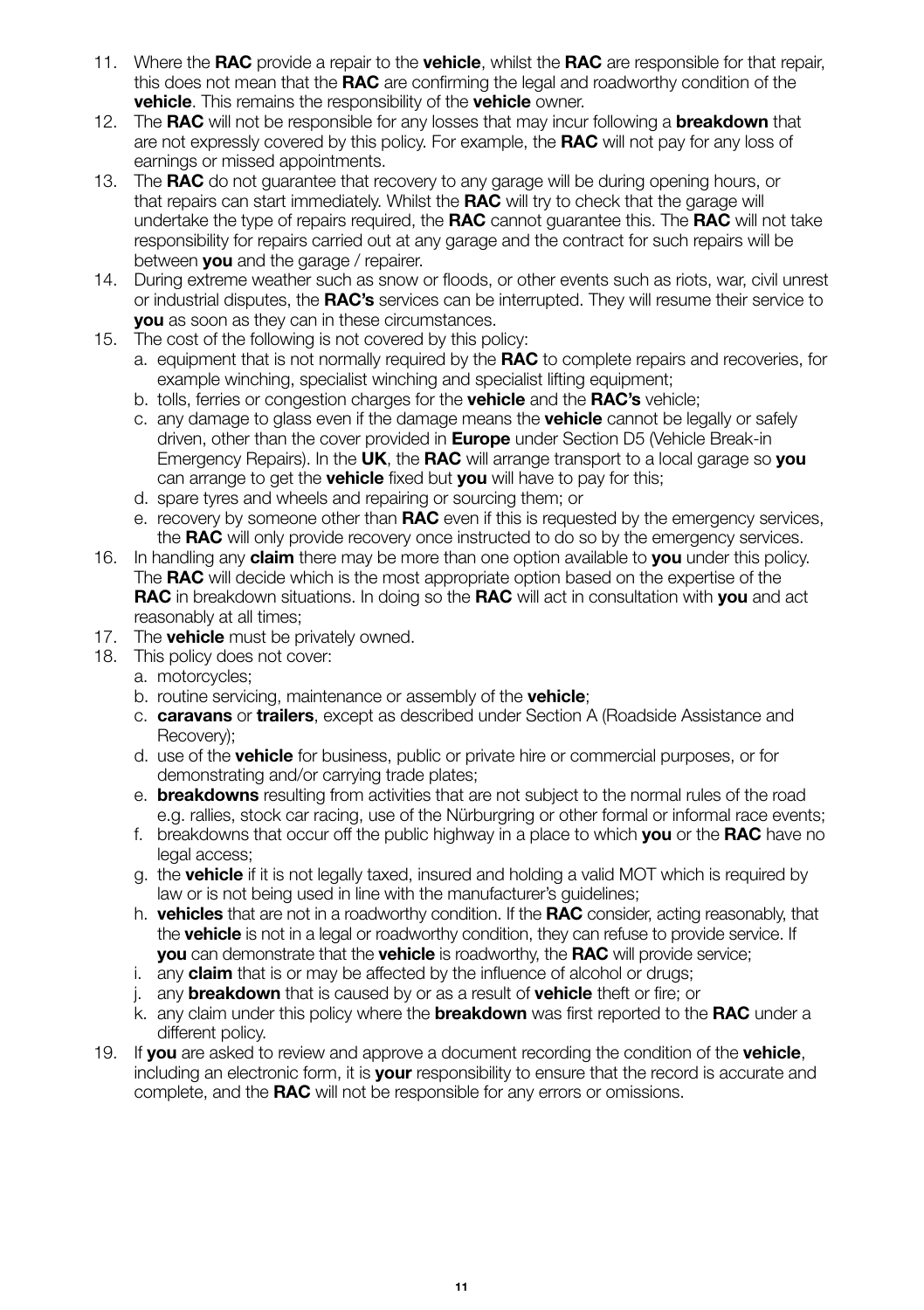## **4. What to do in the event of a breakdown**

The **RAC** will need the following when **you** call to report a **breakdown**:

- 1. **Your** name
- 2. The **vehicle's** make, model and registration number
- 3. The exact location of the **vehicle** the road it is on or the nearest road junction
- 4. The number of the phone **you** are using; and
- 5. The cause of the **breakdown**, if **you** know it.

The **RAC** will ask **you** to provide identification such as a bank card or driving licence.

If **you** fail to make contact within 24 hours of becoming aware of the **breakdown**, cover may be refused in relation to the **breakdown**.

## **Remember**

Please let the **RAC** know if **you** have called the **RAC** but manage to get going before the **RAC** arrive.

The **RAC** will only provide cover where the **RAC** have arranged help so please don't go directly to a garage or other recovery service.

## **Reimbursement**

Under some sections, **you** may need to pay for the service up front and **claim** this back from the **RAC**. To do so, please visit **firstdirect.com** to download a **claim** form. If **you** have any queries please contact the **RAC** on 0330 159 0337 (or +44 1603 606 385 from **Europe**).

Please send a completed **claim** form with proof of payment (such as a receipt) to First Directory Motor Breakdown Assistance, c/o RAC Motoring Services, Great Park Road, Bradley Stoke, Bristol BS32 4QN. Completed **claim** forms and proof of payment can also be emailed to **firstdirect@rac.co.uk**

The **RAC** may ask **you** to supply original documents.

## **Misuse of First Directory Motor Breakdown Assistance**

The **RAC** may refuse cover if **you**:

- 1. Behave inappropriately towards the **RAC**, including acting in a threatening or abusive manner, whether verbally or physically:
- 2. Persuade or attempt to persuade the **RAC** into a dishonest or illegal act;
- 3. Omit to tell the **RAC** important facts about a **breakdown** in order to obtain a service;
- 4. Provide false information in order to obtain a service;
- 5. Knowingly allow someone that is not covered by **your** policy to try and obtain a service;
- 6. Pay for additional services or goods in the knowledge that the payment has failed or will fail, with no intention of providing alternative payment.

If these conditions are not complied with:

- 1. the **RAC** reserve the right to refuse to provide any services to **you** under this policy with immediate effect.
- 2. **first direct** reserve the right to immediately cancel First Directory.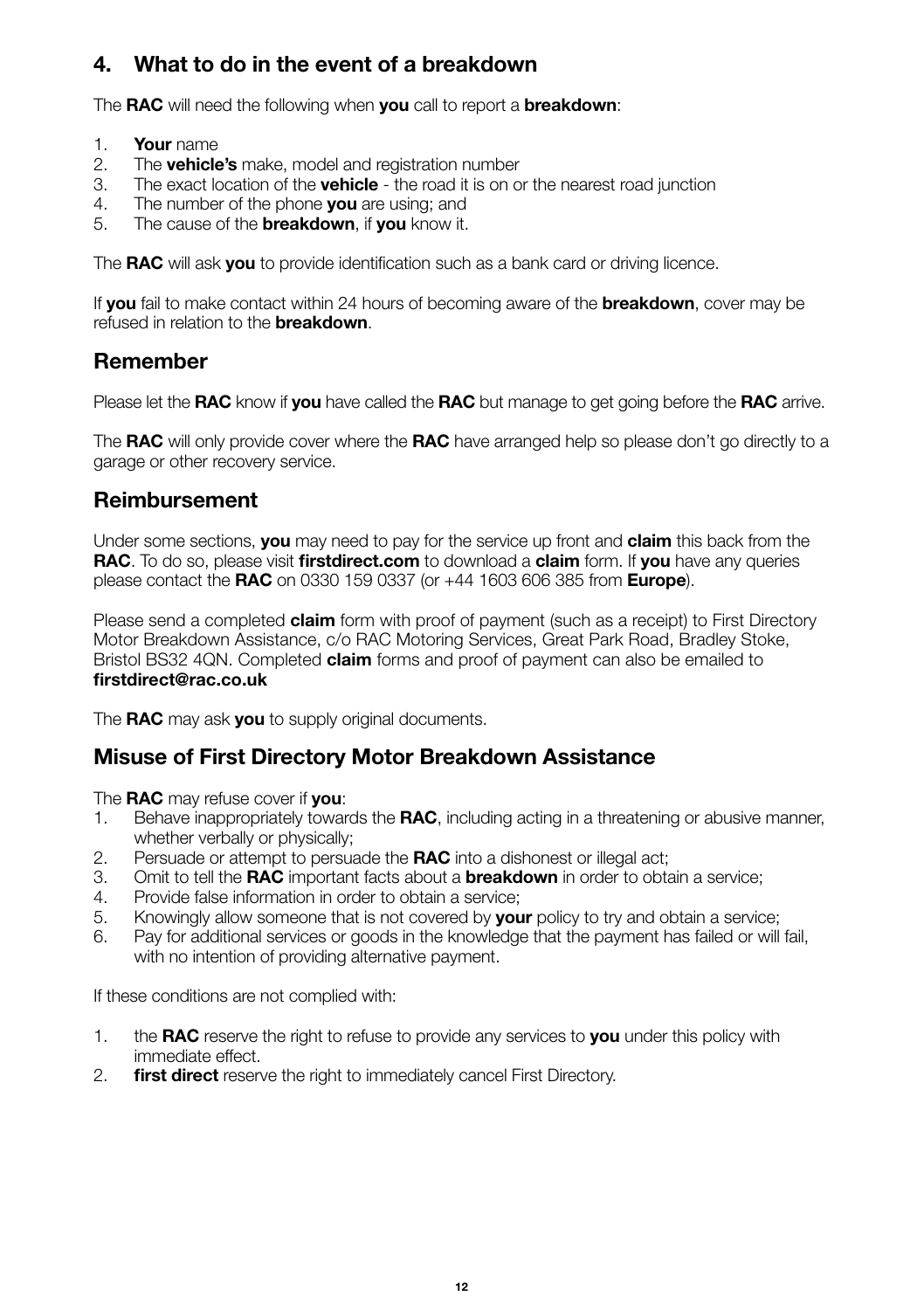## **5. Other Information you need to know**

#### **Your cancellation rights**

This cover is part of **your** First Directory and cannot be cancelled in isolation. If **you** wish to cancel this insurance **you** will need to cancel First Directory. To cancel First Directory, please contact **first direct** on **03 456 100 100**.

#### **Our cancellation rights**

**first direct** can close **your** First Directory for any reason by giving **you** at least 30 days' notice. In certain circumstances, **first direct** can close **your** First Directory immediately. Full details of when this can happen are outlined in section 7.2 (When we can close First Directory) of **your** First Directory Terms and Conditions.

#### **Change of Insurer**

**first direct** may from time to time use a different insurer to provide **you** with First Directory Motor Breakdown Assistance. **first direct** will notify **you** prior to any change of insurer and advise **you** of any change in cover.

## **6. Complaints Procedure**

#### **Sales and Service**

If **you** have any cause for dissatisfaction regarding the administration of First Directory or about the way in which the policy was sold, please give **first direct** a call on **03 456 100 100** or using the contact details on **firstdirect.com**

#### **Breakdown Service**

The **RAC** are committed to providing **you** with the highest standard of service and customer care. However, there may be occasions when **you** feel **you** did not receive the standard of service **you** expected.

If **you** would like to complain about any aspect of the service the **RAC** have provided to **you** under this policy please contact the **RAC** as set out below.

Please bring the complaint to the attention of **RAC** as soon as **you** can as this will assist the **RAC** and **you** to resolve the complaint as quickly as possible.

If **you** are dissatisfied with any aspect of the **breakdown** services provided:

- 1. Call the **RAC** customer care number on: 0330 159 0337; or
- 2. Write to: First Directory Motor Breakdown Assistance c/o RAC Motoring Services Great Park Road Bradley Stoke Bristol BS32 4QN; or

#### 3. Email: **firstdirect@rac.co.uk**

Please provide **your** full name, contact telephone number, and, where applicable, the **vehicle** registration number. Please also enclose copies of relevant correspondence as this will help the **RAC** to deal with **your** complaint in the shortest possible time.

If **you** are not satisfied with the final response **you** can refer the matter to the Financial Ombudsman Service. **You** may contact the Financial Ombudsman Service at:

Financial Ombudsman Service Exchange Tower London<sup>1</sup> E14 9SR

Alternatively, **you** may contact them by telephone on 0300 123 9123, by emailing complaint.info@ financial-ombudsman.org.uk, or simply visiting their website at www.financial-ombudsman.org.uk.

If **your** complaint relates to the provision of services provided by RAC Motoring Services under Sections A (Roadside and Recovery), Section B (At Home) or the additional services, **you** will not be able to refer **your** complaint to the Financial Ombudsman Service.

Complaining to the Ombudsman will not affect **your** legal rights.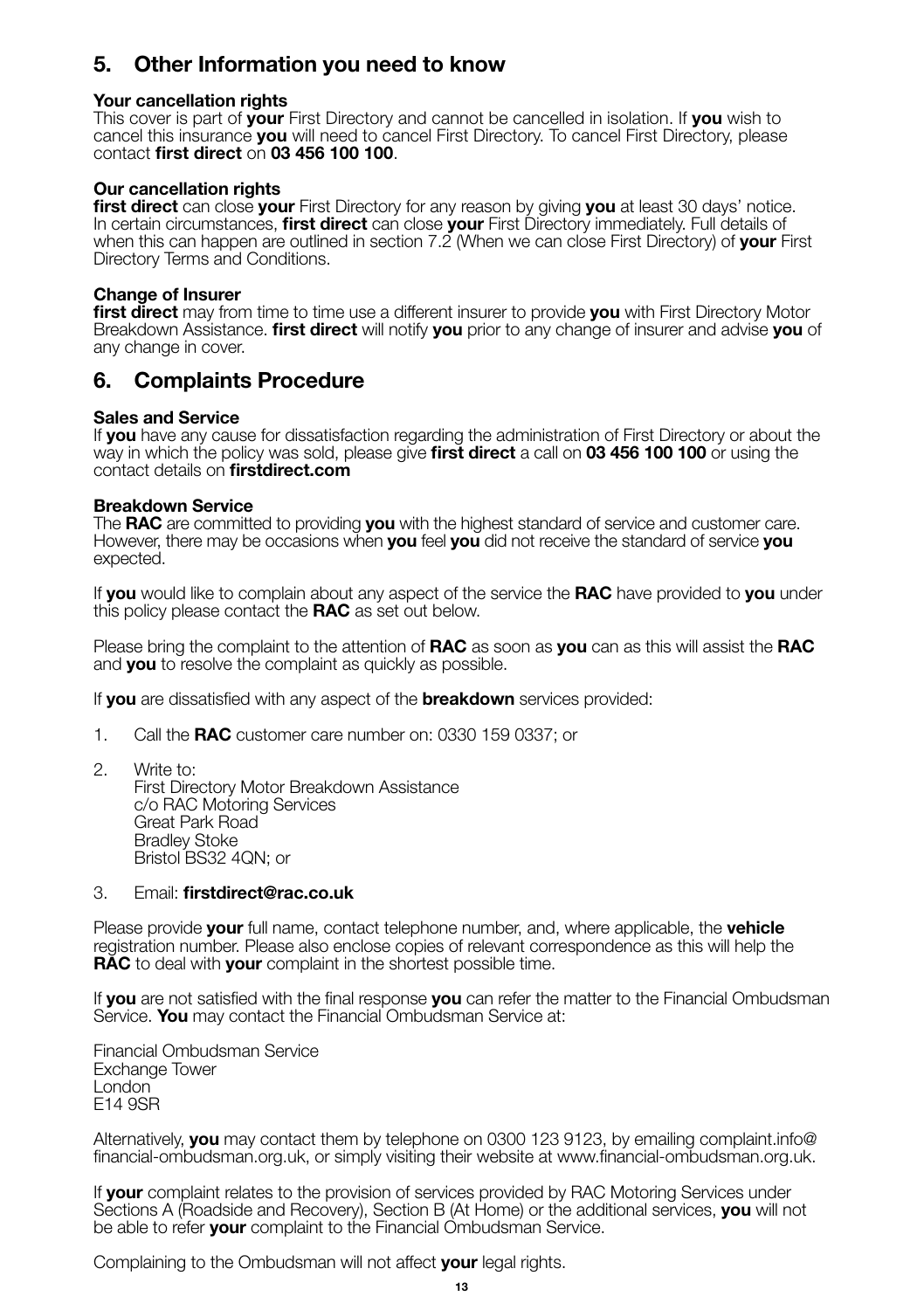## **7. Financial Services Compensation Scheme**

Aviva Insurance Limited are covered by the Financial Services Compensation Scheme (FSCS). **You** may be entitled to compensation from this scheme if **we** cannot meet our obligations, depending on the type of insurance and the circumstances of **your** claim.

Further information about the scheme is available from the FSCS website www.fscs.org.uk, or by phone on 0800 678 1100 or 0207 741 4100.

The cover provided by RAC Motoring Services under Section A (Roadside Assistance and Recovery) and Section B (At Home) or additional services provided under this policy are not covered by FSCS. Cover provided by RAC Insurance Limited under Section C (Onward Travel) and Section D (European Motoring Assistance) of this policy is covered by the FSCS.

## **8. Data Protection**

#### **first direct Privacy Overview**

**first direct**'s Privacy Notice explains how **first direct** collect, use, disclose, transfer and store **your** information and sets out **your** rights in relation to **your** information. A copy of **first direct**'s Privacy Notice is available separately and **first direct** will inform **you** when any changes are made to it. **You** can find an overview in **your** First Directory Terms and Conditions, or see the full Privacy Notice at **firstdirect.com** or by asking for a copy by telephone on **03 456 100 100**.

#### **RAC Privacy Notice**

This section provides a short summary of how **RAC** collect and use **your** data. Please refer to **RAC's** website at rac.co.uk//pdfs/businessroadside/breakdown/privacypolicy for full details of how **RAC** use **your** data. Alternatively, **you** can obtain a copy of the Privacy Policy by using the contact details below.

#### **What is your data?**

There are three types of data **RAC** hold about **you**:

Personal data is information **RAC** hold on record which identifies **you**. This may include **your** name, address, email address and telephone number;

**RAC** will also hold data about **you** that is not personal, for example, information about **your vehicle**; and

A small number of **RAC's** services require the collection and storing of special categories of personal data. **RAC** will only ask for this data when it is absolutely necessary and in accordance with data protection laws.

#### **How RAC obtain and collect your data**

**Your** data may be collected in a number of different ways. For example, when **you** purchase this First Directory Motor Breakdown Assistance, contact **us** through social media or make a **claim** under **your** First Directory Motor Breakdown Assistance. **RAC** will always need to collect, store and use information about **you** to be able to provide **you** with **your** First Directory Motor Breakdown Assistance.

Please note, if **you** do not provide **your** data **RAC** will be unable to provide **you** with cover, as well as services related to administering **your** First Directory Motor Breakdown Assistance.

#### **How RAC will use your data**

**RAC** will use **your** data for the administration of **your** First Directory Motor Breakdown Assistance, for example, helping **you** if **you** make a **claim**. **RAC** may disclose **your** personal data to service providers who provide help under **your** First Directory Motor Breakdown Assistance.

#### **Your rights**

**You** have a number of rights relating to **your** personal data. For further information regarding any of these rights please visit rac.co.uk//pdfs/businessroadside/breakdown/privacypolicy or contact the Data Protection Officer: Call **RAC's** Customer Service Team: 0330 159 0337; or Email **RAC**: membershipcustomercare@rac.co.uk; or Write to **RAC**: RAC Motoring Services Great Park Road Bradley Stoke Bristol **BS32 40N**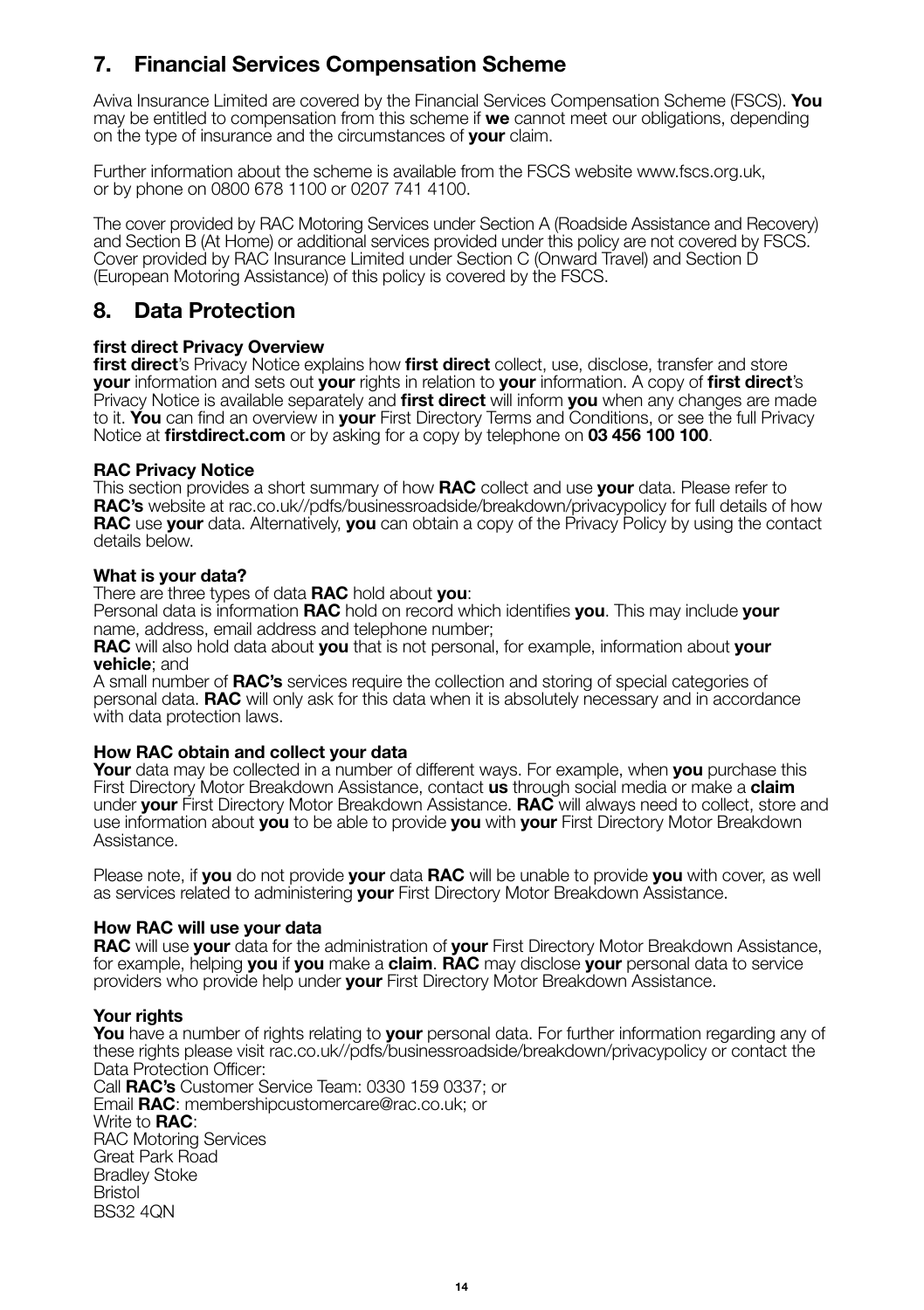## **9. Fraud**

If **you** make a **claim** under this policy knowing the **claim** to be dishonest or intentionally exaggerated or fraudulent in any way, or if **you** give any false declaration or statement to support the **claim**, **we** will not pay the **claim** and **we** will pass details to **first direct** who may, at their discretion, close First Directory. **We** reserve the right to tell the police about any dishonest **claim**. If **we** settle a **claim** that **we** subsequently discover to be fraudulent, **we** will take steps to recover our costs from **you**.

## **10. Choice of law**

This agreement is governed by the laws of England and Wales, unless specifically agreed otherwise or where at the date of the contract **you** are resident in Scotland, Northern Ireland, the Isle of Man or Channel Islands in which case the laws of that country will apply.

## **11. Use of Language**

Unless otherwise agreed, the contractual terms and conditions and other information relating to this contract will be in English.

## **12. Telephone call charges and recording**

Calls to 0800 numbers from UK landlines and mobiles are free. The cost of calls to 01 and 03 prefixed numbers are charged at national call rates (charges may vary dependent on **your** network provider) and are usually included in inclusive minute plans from landlines and mobiles. To help the **RAC** continually improve our service, and in the interests of security, the **RAC** may monitor and/or record **your** calls with the **RAC**.